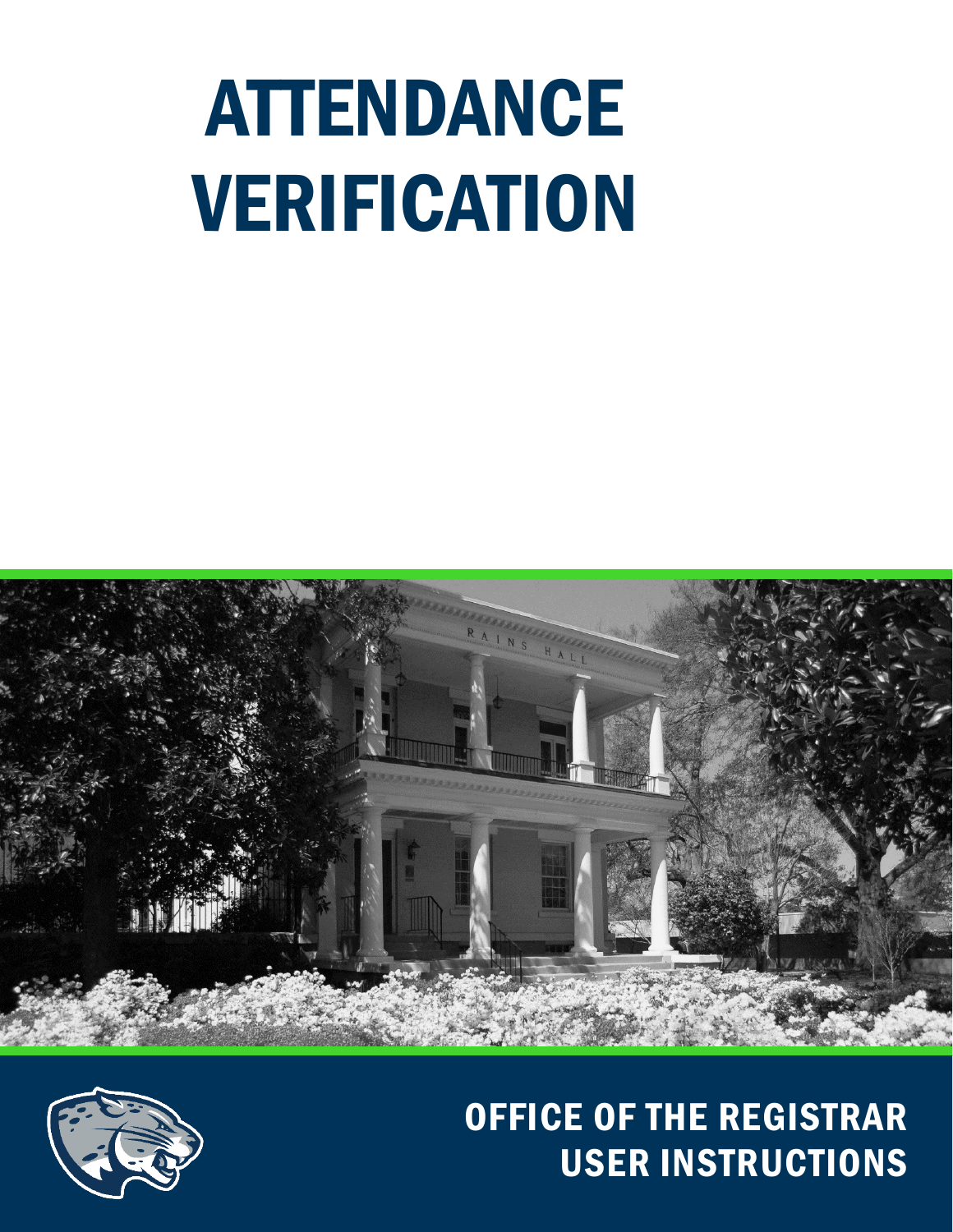## **INSTRUCTIONS FOR FACULTY COMPLETING ATTENDANCE VERIFICATION**

# **TABLE OF CONTENTS**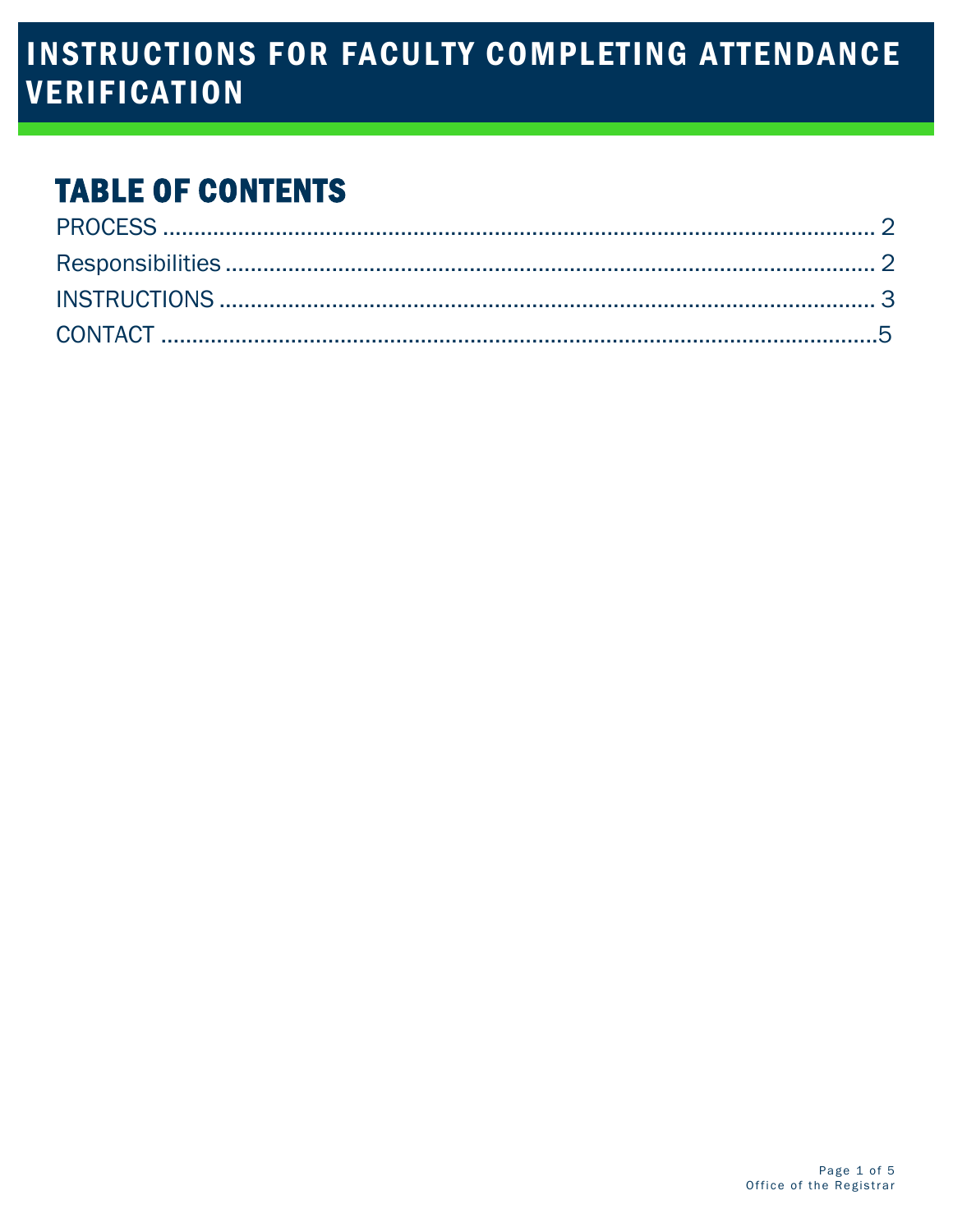# <span id="page-2-0"></span>PROCESS

The Office of the Registrar is charged with maintaining accurate records of class enrollment. Conducted once each regular term, the faculty attendance verification process serves two important purposes:

- 1. To ensure university records are accurate and complete, and faculty have reliable class lists on which to post student grades at the end of term:
	- Students who are reported as enrolled, but not-attending are notified to return to class and to contact their instructors for appropriate academic guidance to complete the class. If they do not intend to complete the class, students are advised to make enrollment adjustments prior to midterm.
	- Students who are reported as attending, but not enrolled are instructed to register in the class, as appropriate.
	- Students who are completing the course, but in a different class section from their enrolled class, are generally changed to the class they are attending.

**NOTE:** Students who are attending to remove a prior grade of incomplete should not re-enroll in the course.

2. To comply with federal regulations, Augusta University must confirm the presence in class of students receiving financial assistance through federal and state student assistance programs. Federal regulations require the institution to confirm students are attending classes before Financial Aid will be released.

#### <span id="page-2-1"></span>RESPONSIBILITIES

#### REGISTRAR'S OFFICE

At the end of Add/Drop the Registrar's Office will contact class instructors to request they verify their class roster via POUNCE.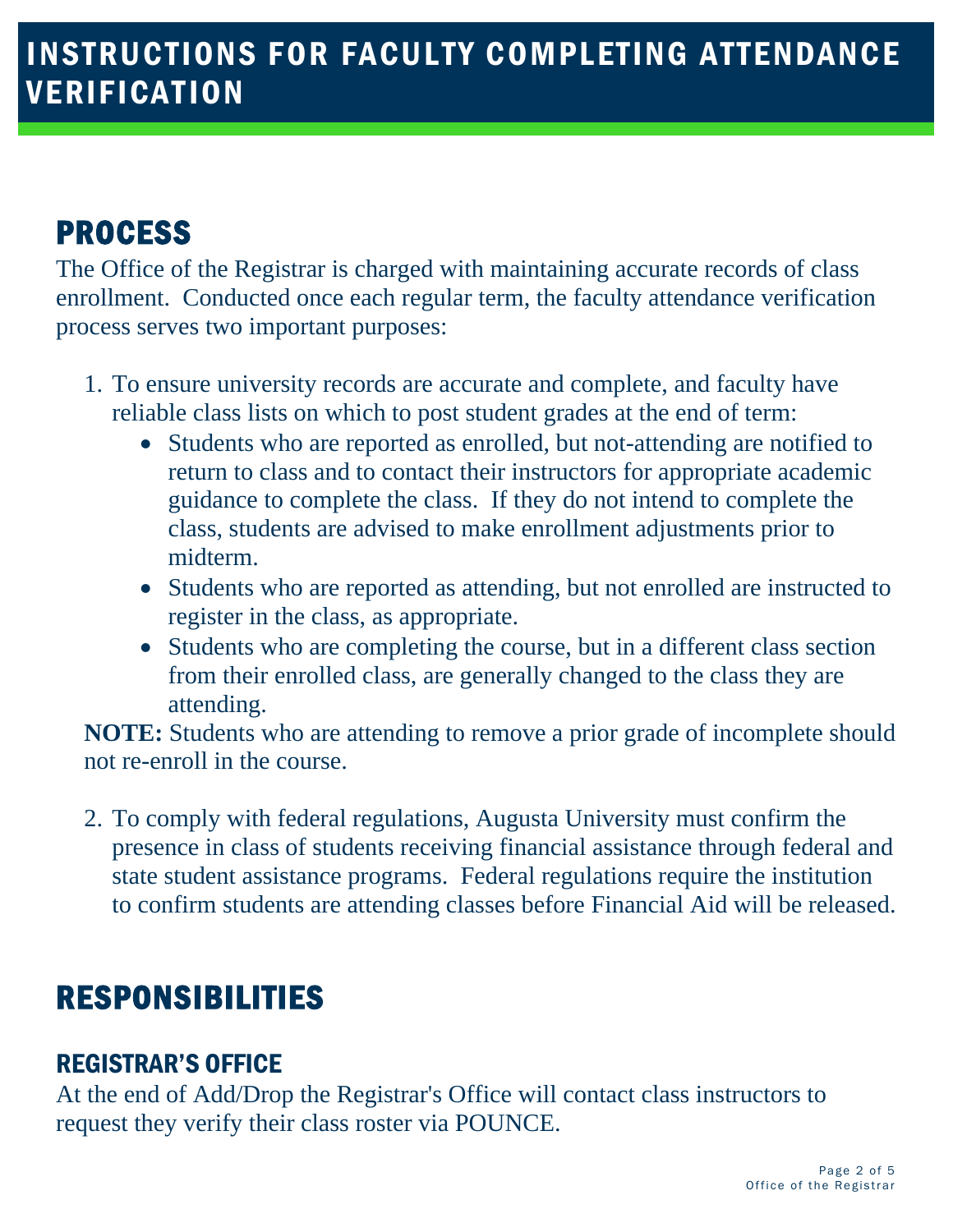## INSTRUCTIONS FOR FACULTY COMPLETING ATTENDANCE VERIFICATION

#### INSTRUCTORS

To comply with federal student aid requirements, instructors must verify students listed on their class roster(s):

- that are attending
- those who have stopped attending
- those who have never attended (including students who have dropped or withdrawn after the first week of classes or may still appear as enrolled in the class).

## <span id="page-3-0"></span>INSTRUCTIONS

#### 1. Log into POUNCE. **[https://pounce.augusta.edu/bprd/twbkwbis.P\\_WWWLogin](https://pounce.augusta.edu/bprd/twbkwbis.P_WWWLogin)**

| Username: |  |
|-----------|--|
| Password: |  |

Login

2. Click the "Faculty Services" menu in the top left menu.

| <b>Faculty Services</b> |  |
|-------------------------|--|
| <b>Search</b>           |  |

3. Click "Attendance Verification from the menu options.

#### **Faculty Services**



- 4. Select the appropriate CRN from the dropdown menu.
- 5. Click the button with the correct CRN, not the Print Roster button.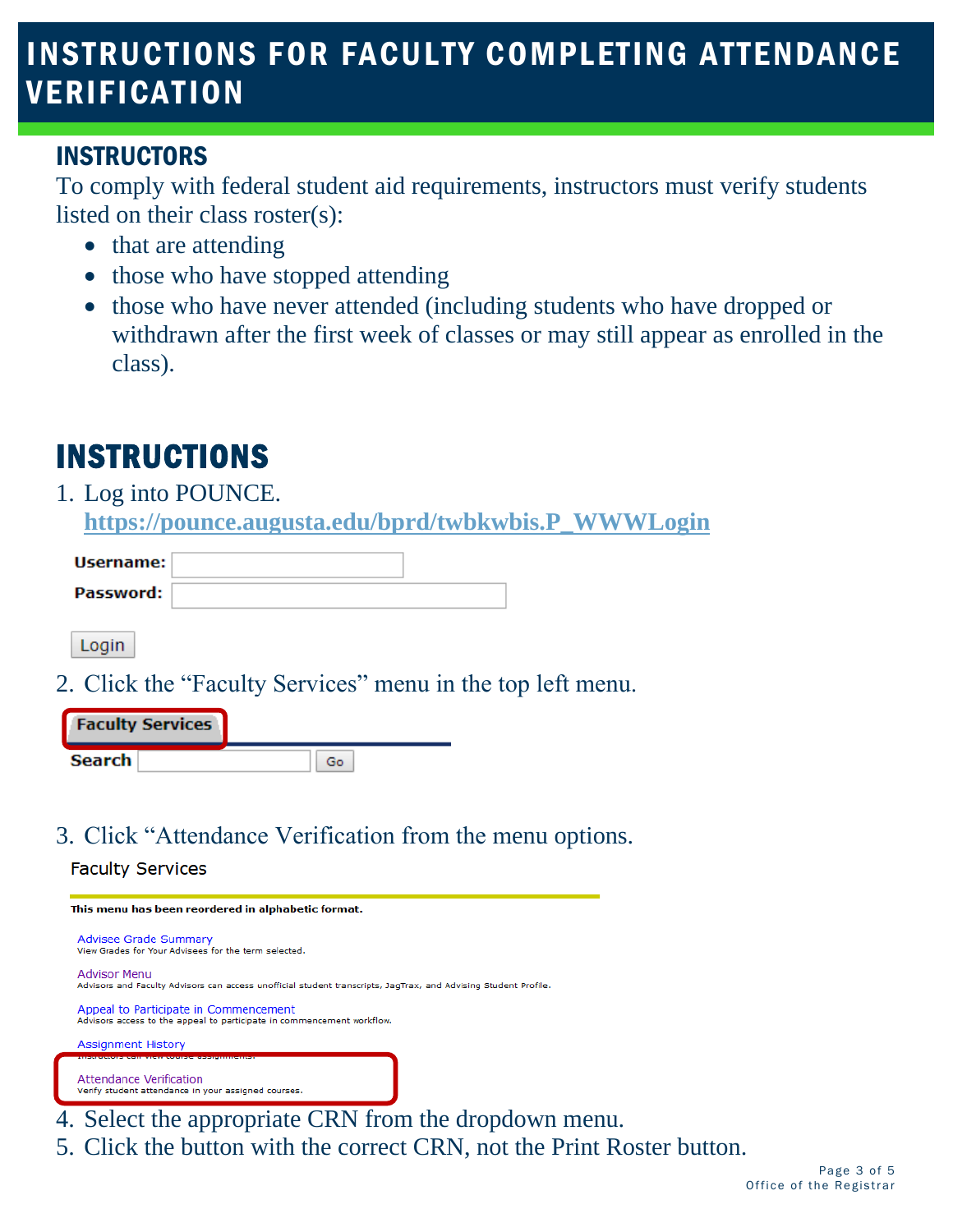## INSTRUCTIONS FOR FACULTY COMPLETING ATTENDANCE **VERIFICATION**

**NOTE:** All assigned course sections for the current terms will display. \*All class rosters for the term must be verified.\* Click the CRN to verify attendance for students in that course section.

**Attendance Verification** 

Click a CRN to verify attendance.

#### **Courses for Fall 2019:**

| <b>CRN</b> | <b>Subject Course Section Title</b> |           |   |                | <b>Instructor</b> | <b>Status</b> |                     |
|------------|-------------------------------------|-----------|---|----------------|-------------------|---------------|---------------------|
| 13087 ACCT |                                     | 2101<br>A |   | Prin of Acct I | Turner, D.        | Complete      | <b>Print Roster</b> |
| 13088 ACCT |                                     | 2101      | в | Prin of Acct I | Verdery, R.       | Complete      | <b>Print Roster</b> |
| 13089 ACCT |                                     | 2101      |   | Prin of Acct I | Verdery, R.       | Incomplete    | <b>Print Roster</b> |
|            |                                     |           |   |                |                   |               |                     |

#### 6. After choosing the CRN, your class roster will display.

**Attendance Verification** 

| to Students enrolled in the selected course are displayed below. Choose an Attendance Status for each student from the drop-down list.                                                                                                                                                   |                                                                                                                                                                                                            |                            |                           |                          |                                 |
|------------------------------------------------------------------------------------------------------------------------------------------------------------------------------------------------------------------------------------------------------------------------------------------|------------------------------------------------------------------------------------------------------------------------------------------------------------------------------------------------------------|----------------------------|---------------------------|--------------------------|---------------------------------|
| Attend is defined as having attended at least one class.<br>Did Not Attend is defined as never having attended or having contacted the instructor.<br>Hold Seat is no longer an option. A student must be marked as attending or did not attend by the attendance verification deadline. |                                                                                                                                                                                                            |                            |                           |                          |                                 |
|                                                                                                                                                                                                                                                                                          | You may mark all students as attending by pressing the Mark All As Attending button.                                                                                                                       |                            |                           |                          |                                 |
|                                                                                                                                                                                                                                                                                          | NOTE: You have 30 minutes to save your attendance verification before timeout. If you do not save the form within that timeframe, you may receive an error when you do press Save Attendance Verification. |                            |                           |                          |                                 |
| <b>Term</b>                                                                                                                                                                                                                                                                              |                                                                                                                                                                                                            | Spring 2022                |                           |                          |                                 |
| <b>CRN</b>                                                                                                                                                                                                                                                                               |                                                                                                                                                                                                            | 24068                      | <b>Primary Instructor</b> |                          | Etterlee, Walter C              |
| <b>Course</b>                                                                                                                                                                                                                                                                            |                                                                                                                                                                                                            | <b>ACCT 2101 A</b>         | <b>Department</b>         |                          | 0030 - Hull College of Business |
|                                                                                                                                                                                                                                                                                          | <b>Course Title</b>                                                                                                                                                                                        | Prin of Acct I             |                           | <b>Total Enrolled</b>    | 22                              |
|                                                                                                                                                                                                                                                                                          | <b>Course Dates</b>                                                                                                                                                                                        | 01/06/2022 thru 05/10/2022 |                           |                          |                                 |
|                                                                                                                                                                                                                                                                                          |                                                                                                                                                                                                            |                            |                           |                          |                                 |
|                                                                                                                                                                                                                                                                                          | Rec# Name                                                                                                                                                                                                  | <b>ID Number</b>           | Cr.Hrs.                   | <b>Attendance Status</b> | Mark All As Attending           |
|                                                                                                                                                                                                                                                                                          |                                                                                                                                                                                                            |                            | 3                         |                          | $\checkmark$                    |
| $\overline{2}$                                                                                                                                                                                                                                                                           |                                                                                                                                                                                                            |                            | 3                         |                          | $\checkmark$                    |
|                                                                                                                                                                                                                                                                                          |                                                                                                                                                                                                            |                            |                           |                          |                                 |

7. Select the appropriate attendance status for each student listed.

A. **Attendance:** Attended at least one class.

B. **Did Not Attend:** Never attended or contacted the instructor.

Online course attendance should reflect the student has indicated in some way they are "attending" by logging in or contacting you in some other way.

**NOTE:** You may also press the "Mark All as Attending" button to mark all students as attending.

8. Click "Save Attendance Verification" when you are done entering an appropriate status for each student.

Save Attendance Verification